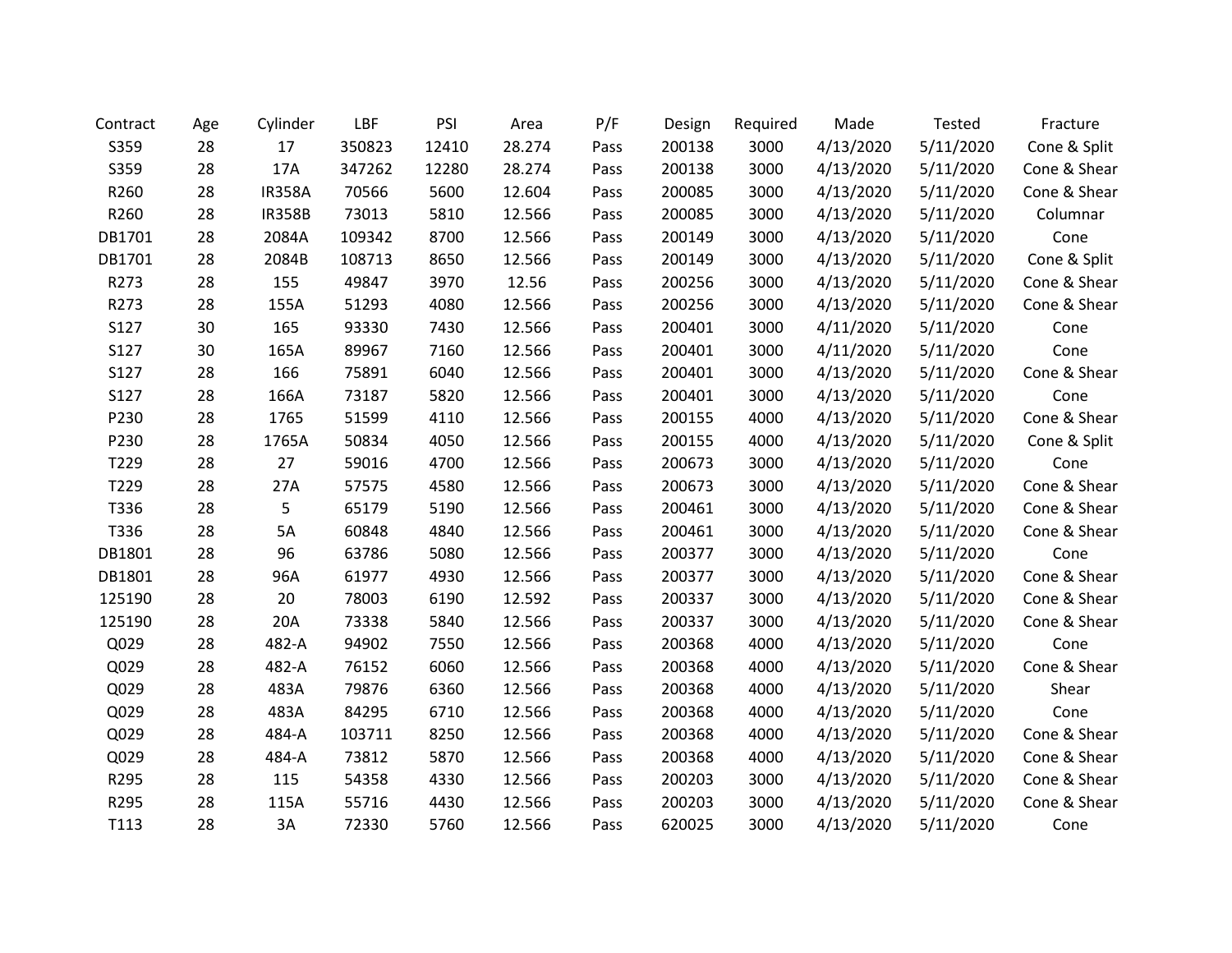| T113        | 28 | 3A             | 67690  | 5390   | 12.566 | Pass | 620025         | 3000 | 4/13/2020 | 5/11/2020 | Cone         |
|-------------|----|----------------|--------|--------|--------|------|----------------|------|-----------|-----------|--------------|
| T281        | 30 | 80A            | 87644  | 6970   | 12.566 | Pass | 200084         | 3000 | 4/11/2020 | 5/11/2020 | Columnar     |
| T281        | 30 | 80A            | 87608  | 6970   | 12.566 | Pass | 200084         | 3000 | 4/11/2020 | 5/11/2020 | Cone & Shear |
| T299        | 28 | 11A            | 97067  | 7720   | 12.566 | Pass | <b>GROUT</b>   | 3000 | 4/13/2020 | 5/11/2020 | Columnar     |
| T299        | 28 | 11A            | 100251 | 7980   | 12.566 | Pass | <b>GROUT</b>   | 3000 | 4/13/2020 | 5/11/2020 | Columnar     |
| T350        | 28 | 18A            | 62543  | 4980   | 12.566 | Pass | 200320         | 3000 | 4/13/2020 | 5/11/2020 | Columnar     |
| T350        | 28 | 18A            | 61241  | 4870   | 12.566 | Pass | 200320         | 3000 | 4/13/2020 | 5/11/2020 | Cone         |
| P230        | 28 | 1766           | 92645  | 7390   | 12.541 | Pass | 200154         | 3000 | 4/13/2020 | 5/11/2020 | Cone         |
| P230        | 28 | 1766A          | 94099  | 7490   | 12.566 | Pass | 200154         | 3000 | 4/13/2020 | 5/11/2020 | Cone         |
| <b>S338</b> | 4  | 740D           | 38449  | 3060   | 12.566 | Pass | 200661         | 3000 | 5/7/2020  | 5/11/2020 | Columnar     |
| <b>S338</b> | 4  | 740E           | 35530  | < 2830 | 12.566 | Fail | 200661         | 3000 | 5/7/2020  | 5/11/2020 | Cone & Split |
| S359        | 28 | 18             | 356784 | 12620  | 28.274 | Pass | 200138         | 3000 | 4/14/2020 | 5/12/2020 | Cone & Shear |
| S359        | 28 | 18A            | 355259 | 12560  | 28.274 | Pass | 200138         | 3000 | 4/14/2020 | 5/12/2020 | Cone & Shear |
| S060        | 28 | 555            | 93841  | 7450   | 12.598 | Pass | 200196         | 3000 | 4/14/2020 | 5/12/2020 | Cone & Shear |
| S060        | 28 | 555A           | 96424  | 7650   | 12.598 | Pass | 200196         | 3000 | 4/14/2020 | 5/12/2020 | Cone         |
| T284        | 28 | $\overline{2}$ | 102199 | 8130   | 12.566 | Pass | 200096         | 3000 | 4/14/2020 | 5/12/2020 | Cone & Shear |
| T284        | 28 | 2A             | 101341 | 8060   | 12.566 | Pass | 200096         | 3000 | 4/14/2020 | 5/12/2020 | Cone         |
| S202        | 28 | 143            | 176126 | 6240   | 28.227 | Pass | 200144         | 3000 | 4/14/2020 | 5/12/2020 | Cone & Shear |
| S202        | 28 | 143A           | 170711 | 6040   | 28.274 | Pass | 200144         | 3000 | 4/14/2020 | 5/12/2020 | Cone & Shear |
| R260        | 28 | <b>IR359A</b>  | 79226  | 6300   | 12.566 | Pass | 200085         | 3000 | 4/14/2020 | 5/12/2020 | Cone & Shear |
| R260        | 28 | <b>IR359B</b>  | 74691  | 5940   | 12.566 | Pass | 200085         | 3000 | 4/14/2020 | 5/12/2020 | Cone         |
| T255        | 28 | 5              | 78583  | 6250   | 12.566 | Pass | 200182         | 3000 | 4/14/2020 | 5/12/2020 | Cone & Shear |
| T255        | 28 | 5A             | 84255  | 6700   | 12.566 | Pass | 200182         | 3000 | 4/14/2020 | 5/12/2020 | Columnar     |
| DB1701      | 28 | 2127A          | 84091  | 6670   | 12.604 | Pass | 200149         | 3000 | 4/14/2020 | 5/12/2020 | Cone         |
| DB1701      | 28 | 2127B          | 83241  | 6620   | 12.566 | Pass | 200149         | 3000 | 4/14/2020 | 5/12/2020 | Cone & Shear |
| R279        | 28 | 180A           | 69046  | 5490   | 12.566 | Pass | 20406          | 3000 | 4/14/2020 | 5/12/2020 | Cone & Shear |
| R279        | 28 | 180A           | 67752  | 5390   | 12.566 | Pass | 20406          | 3000 | 4/14/2020 | 5/12/2020 | Cone & Shear |
| R273        | 28 | 156            | 75971  | 6050   | 12.566 | Pass | 200256         | 3000 | 4/14/2020 | 5/12/2020 | Cone         |
| R273        | 28 | 156A           | 75095  | 5980   | 12.566 | Pass | 200256         | 3000 | 4/14/2020 | 5/12/2020 | Cone & Shear |
| R273        | 28 | 157            | 89168  | 7100   | 12.566 | Pass | 200256         | 3000 | 4/14/2020 | 5/12/2020 | Cone         |
| R273        | 28 | 157A           | 91171  | 7260   | 12.566 | Pass | 200256         | 3000 | 4/14/2020 | 5/12/2020 | Columnar     |
| T191        | 28 | 45             | 38205  | 3040   | 12.566 | Pass | <b>SAKRETE</b> | 3000 | 4/14/2020 | 5/12/2020 | Columnar     |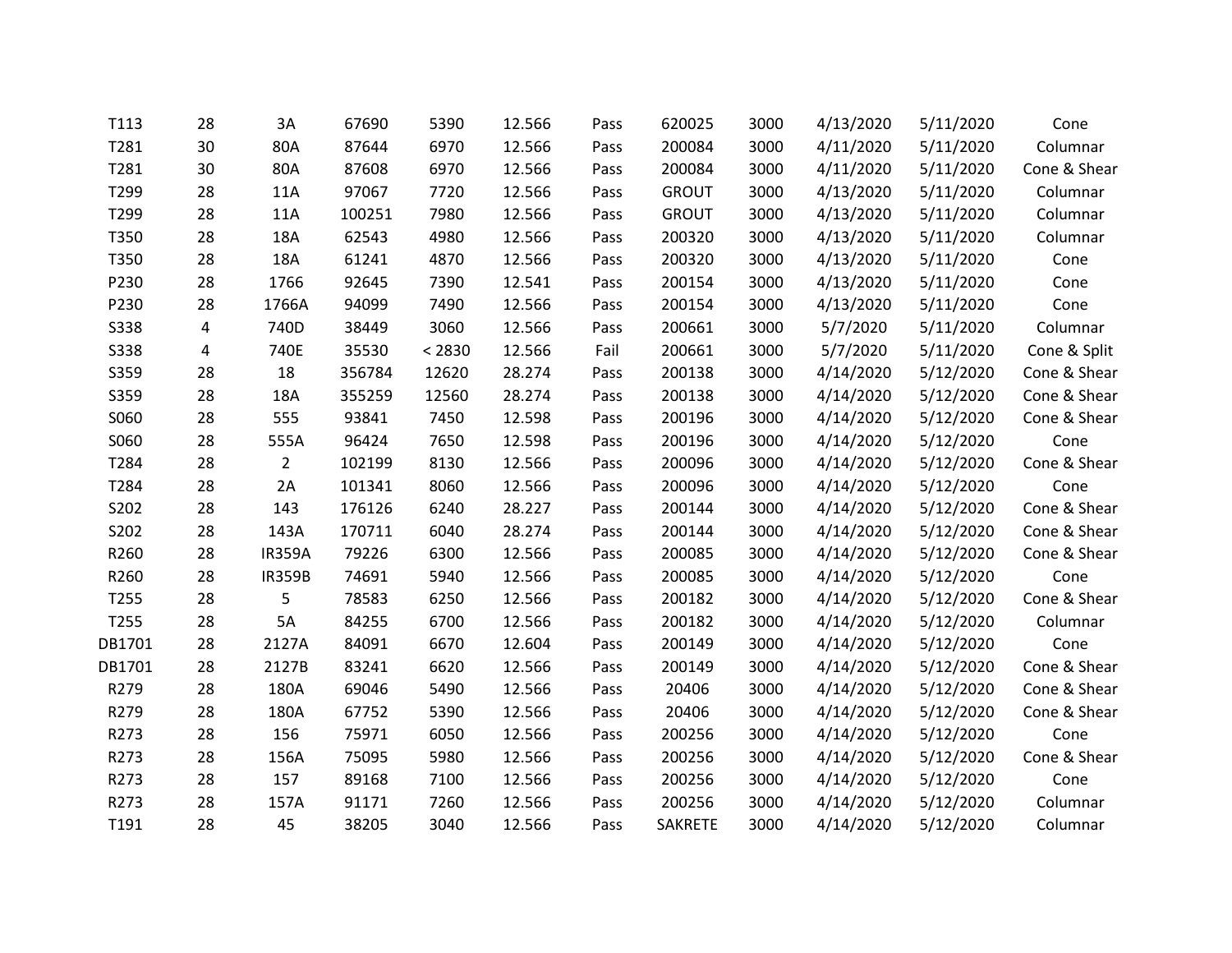| T191   | 28 | 45A       | 36143  | 2980 | 12.566 | Fail | <b>SAKRETE</b> | 3000 | 4/14/2020 | 5/12/2020 | Cone & Split |
|--------|----|-----------|--------|------|--------|------|----------------|------|-----------|-----------|--------------|
| 160132 | 28 | 8         | 57632  | 4590 | 12.566 | Pass | 200275         | 3000 | 4/14/2020 | 5/12/2020 | Cone & Shear |
| 160132 | 28 | 8A        | 57812  | 4600 | 12.566 | Pass | 200275         | 3000 | 4/14/2020 | 5/12/2020 | Cone & Shear |
| S127   | 28 | 167       | 86261  | 6860 | 12.566 | Pass | 200401         | 3000 | 4/14/2020 | 5/12/2020 | Columnar     |
| S127   | 28 | 167-A     | 87431  | 6960 | 12.566 | Pass | 200401         | 3000 | 4/14/2020 | 5/12/2020 | Columnar     |
| S127   | 28 | 168       | 72275  | 5750 | 12.566 | Pass | 200039         | 4000 | 4/14/2020 | 5/12/2020 | Cone & Shear |
| S127   | 28 | 168-A     | 71143  | 5660 | 12.566 | Pass | 200039         | 4000 | 4/14/2020 | 5/12/2020 | Columnar     |
| S127   | 28 | 169       | 76319  | 6070 | 12.566 | Pass | 200531         | 3000 | 4/14/2020 | 5/12/2020 | Columnar     |
| S127   | 28 | 169-A     | 78787  | 6270 | 12.566 | Pass | 200531         | 3000 | 4/14/2020 | 5/12/2020 | Cone         |
| DB1701 | 28 | 2085A     | 115854 | 9220 | 12.566 | Pass | 200123         | 3000 | 4/14/2020 | 5/12/2020 | Cone         |
| DB1701 | 28 | 2085B     | 119169 | 9480 | 12.566 | Pass | 200123         | 3000 | 4/14/2020 | 5/12/2020 | Columnar     |
| P230   | 28 | 1767      | 75680  | 6020 | 12.566 | Pass | 200154         | 3000 | 4/14/2020 | 5/12/2020 | Columnar     |
| P230   | 28 | 1767A     | 74983  | 5970 | 12.566 | Pass | 200154         | 3000 | 4/14/2020 | 5/12/2020 | Cone & Shear |
| Q921   | 28 | 543       | 61210  | 4870 | 12.566 | Pass | 200187         | 3000 | 4/14/2020 | 5/12/2020 | Cone         |
| Q921   | 28 | 543A      | 60902  | 4850 | 12.566 | Pass | 200187         | 3000 | 4/14/2020 | 5/12/2020 | Columnar     |
| T920   | 28 | 21        | 53566  | 4260 | 12.566 | Pass | 200232         | 3000 | 4/14/2020 | 5/12/2020 | Cone & Split |
| T920   | 28 | 21A       | 55440  | 4410 | 12.566 | Pass | 200232         | 3000 | 4/14/2020 | 5/12/2020 | Columnar     |
| 125190 | 28 | 21        | 82230  | 6540 | 12.566 | Pass | 200337         | 3000 | 4/14/2020 | 5/12/2020 | Cone         |
| 125190 | 28 | 21A       | 88059  | 7010 | 12.566 | Pass | 200337         | 3000 | 4/14/2020 | 5/12/2020 | Columnar     |
| R295   | 28 | 116       | 55227  | 4390 | 12.566 | Pass | 200203         | 3000 | 4/14/2020 | 5/12/2020 | Cone         |
| R295   | 28 | 116A      | 49727  | 3960 | 12.566 | Pass | 200203         | 3000 | 4/14/2020 | 5/12/2020 | Cone & Shear |
| T021   | 28 | 20A       | 71219  | 5680 | 12.535 | Pass | 200067         | 3000 | 4/14/2020 | 5/12/2020 | Cone         |
| T021   | 28 | 20A       | 72232  | 5750 | 12.566 | Pass | 200067         | 3000 | 4/14/2020 | 5/12/2020 | Columnar     |
| T238   | 28 | 4         | 92829  | 7390 | 12.566 | Pass | <b>BAG MIX</b> | 3000 | 4/14/2020 | 5/12/2020 | Cone & Shear |
| T238   | 28 | 4A        | 90256  | 7180 | 12.566 | Pass | <b>BAG MIX</b> | 3000 | 4/14/2020 | 5/12/2020 | Cone & Shear |
| T281   | 28 | 81A       | 72191  | 5740 | 12.566 | Pass | 200084         | 3000 | 4/14/2020 | 5/12/2020 | Columnar     |
| T281   | 28 | 81A       | 62394  | 4970 | 12.566 | Pass | 200084         | 3000 | 4/14/2020 | 5/12/2020 | Columnar     |
| T345   | 28 | 30A       | 41970  | 3340 | 12.566 | Pass | 200271         | 3000 | 4/14/2020 | 5/12/2020 | Columnar     |
| T345   | 28 | 30A       | 40311  | 3210 | 12.566 | Pass | 200271         | 3000 | 4/14/2020 | 5/12/2020 | Cone         |
| T345   | 28 | 31A       | 50419  | 4050 | 12.441 | Pass | <b>BAG MIX</b> | 4000 | 4/14/2020 | 5/12/2020 | Cone         |
| T345   | 28 | 31A       | 50858  | 4050 | 12.566 | Pass | <b>BAG MIX</b> | 4000 | 4/14/2020 | 5/12/2020 | Cone & Shear |
| T369   | 28 | <b>7A</b> | 47138  | 3790 | 12.441 | Pass | 200630         | 3000 | 4/14/2020 | 5/12/2020 | Columnar     |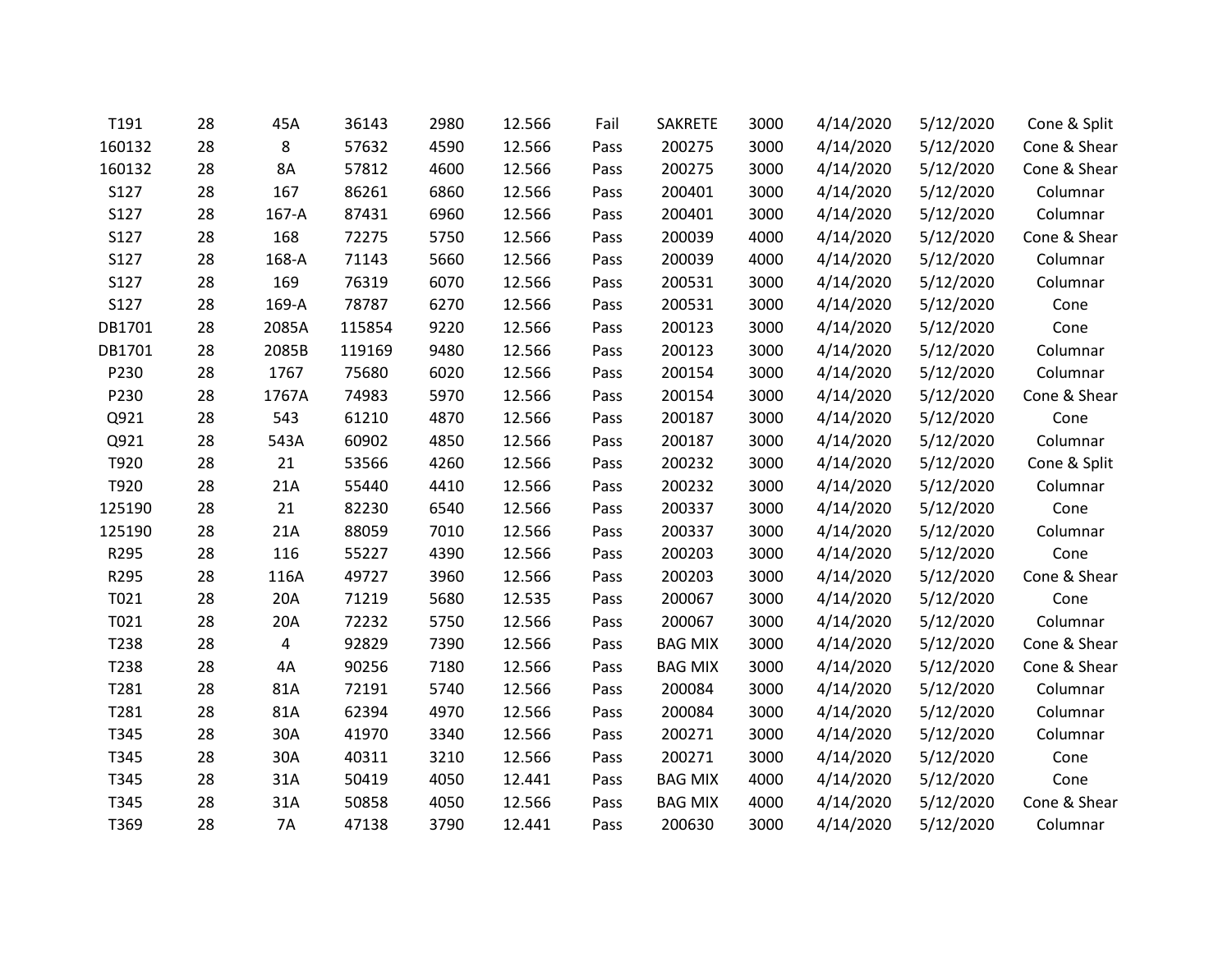| T369   | 28 | <b>7A</b>      | 46246  | 3680  | 12.566 | Pass | 200630 | 3000  | 4/14/2020 | 5/12/2020 | Cone & Shear |
|--------|----|----------------|--------|-------|--------|------|--------|-------|-----------|-----------|--------------|
| DB1801 | 28 | 3ARB           | 140225 | 11160 | 12.566 | Pass | 200031 | 10000 | 4/14/2020 | 5/12/2020 | Cone & Shear |
| DB1801 | 28 | 3ARB           | 140750 | 11200 | 12.566 | Pass | 200031 | 10000 | 4/14/2020 | 5/12/2020 | Cone         |
| DB1801 | 28 | 37ARK          | 184091 | 14650 | 12.566 | Pass | 200046 | 10000 | 4/14/2020 | 5/12/2020 | Cone         |
| DB1801 | 28 | 37ARK          | 172873 | 13760 | 12.566 | Pass | 200046 | 10000 | 4/14/2020 | 5/12/2020 | Cone         |
| T287   | 28 | $\mathbf{1}$   | 51990  | 4140  | 12.566 | Pass | 200178 | 3000  | 4/14/2020 | 5/12/2020 | Cone         |
| T287   | 28 | 1A             | 49889  | 3970  | 12.566 | Pass | 200178 | 3000  | 4/14/2020 | 5/12/2020 | Cone         |
| T244   | 28 | $\mathbf{1}$   | 53992  | 4300  | 12.566 | Pass | 200178 | 3000  | 4/14/2020 | 5/12/2020 | Cone & Shear |
| T244   | 28 | 1A             | 53178  | 4230  | 12.566 | Pass | 200178 | 3000  | 4/14/2020 | 5/12/2020 | Cone         |
| DB1701 | 28 | 1371A          | 87334  | 6950  | 12.566 | Pass | 200099 | 3000  | 4/14/2020 | 5/12/2020 | Columnar     |
| DB1701 | 28 | 1371B          | 85648  | 6820  | 12.566 | Pass | 200099 | 3000  | 4/14/2020 | 5/12/2020 | Cone & Shear |
| T284   | 28 | $\overline{2}$ | 94008  | 7480  | 12.566 | Pass | 200096 | 4000  | 4/14/2020 | 5/12/2020 | Cone         |
| T284   | 28 | 2A             | 82670  | 6580  | 12.566 | Pass | 200096 | 4000  | 4/14/2020 | 5/12/2020 | Cone         |
| DB1801 | 29 | 97             | 55918  | 4450  | 12.566 | Pass | 200677 | 3000  | 4/13/2020 | 5/12/2020 | Cone         |
| DB1801 | 29 | 97A            | 54894  | 4370  | 12.566 | Pass | 200677 | 3000  | 4/13/2020 | 5/12/2020 | Cone & Shear |
| DB1801 | 28 | 98             | 56729  | 4510  | 12.566 | Pass | 200677 | 3000  | 4/14/2020 | 5/12/2020 | Cone         |
| DB1801 | 28 | 98A            | 56805  | 4520  | 12.566 | Pass | 200677 | 3000  | 4/14/2020 | 5/12/2020 | Cone         |
| DB1701 | 28 | 1211A          | 93413  | 7430  | 12.566 | Pass | 200123 | 3000  | 4/15/2020 | 5/13/2020 | Cone & Shear |
| DB1701 | 28 | 1211B          | 76278  | 6070  | 12.566 | Pass | 200123 | 3000  | 4/15/2020 | 5/13/2020 | Cone         |
| DB1701 | 28 | 1212A          | 78326  | 6230  | 12.566 | Pass | 200119 | 3000  | 4/15/2020 | 5/13/2020 | Cone         |
| DB1701 | 28 | 1212B          | 87573  | 6970  | 12.566 | Pass | 200119 | 3000  | 4/15/2020 | 5/13/2020 | Cone         |
| DB1701 | 28 | 2128A          | 73400  | 5920  | 12.404 | Pass | 200149 | 3000  | 4/15/2020 | 5/13/2020 | Cone         |
| DB1701 | 28 | 2128B          | 70600  | 5620  | 12.566 | Pass | 200149 | 3000  | 4/15/2020 | 5/13/2020 | Cone & Shear |
| S060   | 28 | 556            | 73561  | 5850  | 12.573 | Pass | 200715 | 3000  | 4/15/2020 | 5/13/2020 | Columnar     |
| S060   | 28 | 556A           | 76294  | 6070  | 12.566 | Pass | 200715 | 3000  | 4/15/2020 | 5/13/2020 | Cone & Shear |
| R279   | 28 | 181A           | 70365  | 5600  | 12.566 | Pass | 20406  | 3000  | 4/15/2020 | 5/13/2020 | Columnar     |
| R279   | 28 | 181A           | 68300  | 5440  | 12.566 | Pass | 20406  | 3000  | 4/15/2020 | 5/13/2020 | Cone & Shear |
| R273   | 28 | 158            | 65445  | 5230  | 12.522 | Pass | 200256 | 3000  | 4/15/2020 | 5/13/2020 | Cone         |
| R273   | 28 | 158A           | 65453  | 5210  | 12.566 | Pass | 200256 | 3000  | 4/15/2020 | 5/13/2020 | Cone & Shear |
| 111041 | 28 | $S-5$          | 66461  | 5290  | 12.566 | Pass | 200316 | 3000  | 4/15/2020 | 5/13/2020 | Cone         |
| 111041 | 28 | $S-5A$         | 67586  | 5380  | 12.566 | Pass | 200316 | 3000  | 4/15/2020 | 5/13/2020 | Cone         |
| 160132 | 28 | 9              | 62807  | 5000  | 12.566 | Pass | 200275 | 3000  | 4/15/2020 | 5/13/2020 | Cone & Shear |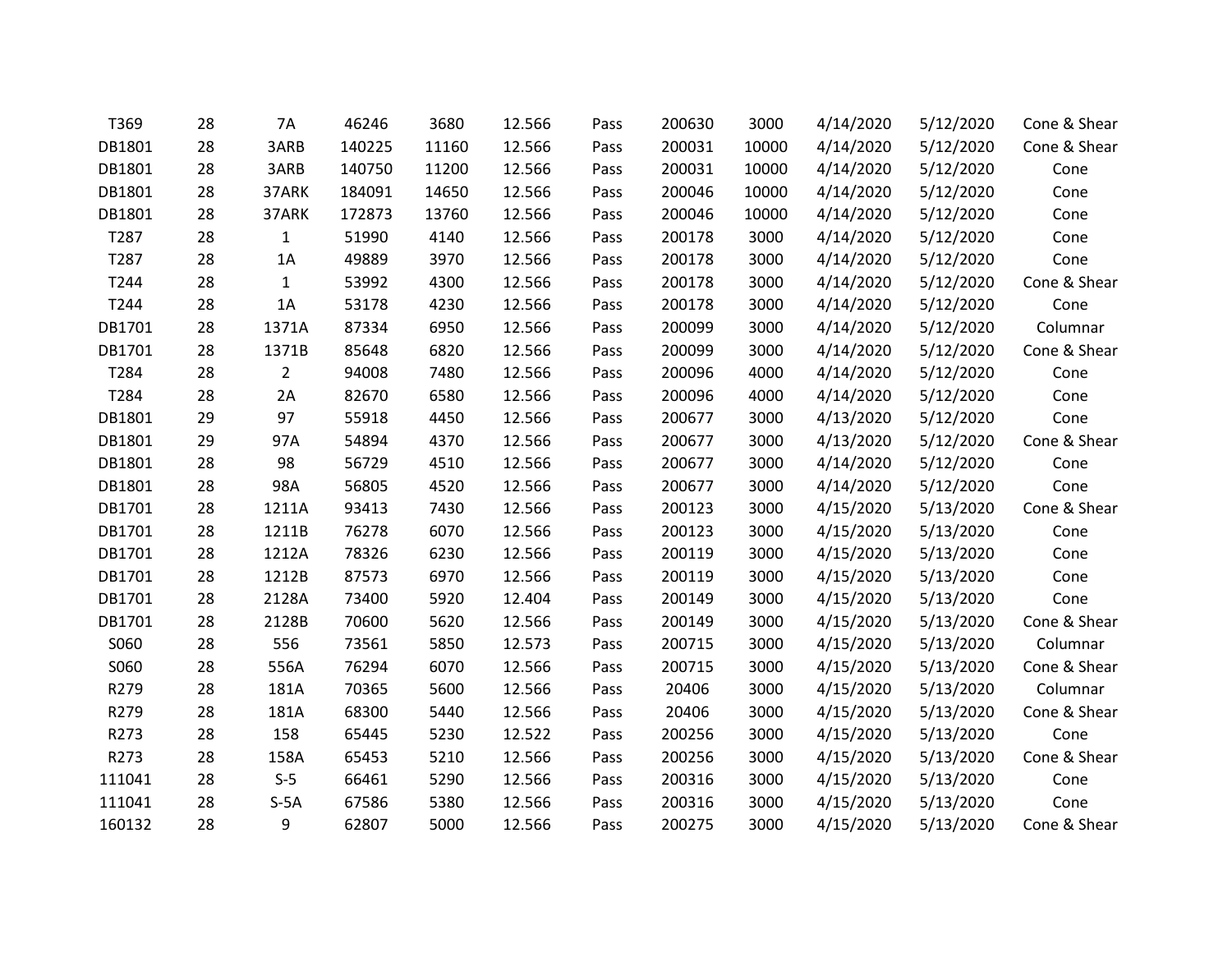| 160132 | 28 | <b>9A</b> | 60660  | 4830 | 12.566 | Pass | 200275       | 3000 | 4/15/2020 | 5/13/2020 | Cone & Shear |
|--------|----|-----------|--------|------|--------|------|--------------|------|-----------|-----------|--------------|
| S127   | 28 | 170       | 79193  | 6300 | 12.566 | Pass | 200401       | 3000 | 4/15/2020 | 5/13/2020 | Cone         |
| S127   | 28 | 170-A     | 77048  | 6130 | 12.566 | Pass | 200401       | 3000 | 4/15/2020 | 5/13/2020 | Cone         |
| DB1701 | 28 | 2086A     | 83443  | 6640 | 12.566 | Pass | 200149       | 3000 | 4/15/2020 | 5/13/2020 | Cone & Shear |
| DB1701 | 28 | 2086B     | 82666  | 6580 | 12.566 | Pass | 200149       | 3000 | 4/15/2020 | 5/13/2020 | Cone & Shear |
| P230   | 28 | 1768      | 64737  | 5150 | 12.566 | Pass | 200154       | 3000 | 4/15/2020 | 5/13/2020 | Cone & Shear |
| P230   | 28 | 1768A     | 66387  | 5280 | 12.566 | Pass | 200154       | 3000 | 4/15/2020 | 5/13/2020 | Cone         |
| Q921   | 28 | 544       | 63905  | 5090 | 12.566 | Pass | 200187       | 3000 | 4/15/2020 | 5/13/2020 | Cone         |
| Q921   | 28 | 544A      | 59412  | 4730 | 12.566 | Pass | 200187       | 3000 | 4/15/2020 | 5/13/2020 | Cone & Shear |
| R078   | 29 | 78        | 63474  | 5050 | 12.566 | Pass | 200207       | 3000 | 4/14/2020 | 5/13/2020 | Cone & Shear |
| R078   | 29 | 78A       | 66955  | 5330 | 12.566 | Pass | 200207       | 3000 | 4/14/2020 | 5/13/2020 | Cone         |
| R243   | 28 | 157       | 69501  | 5530 | 12.566 | Pass | 200527       | 3000 | 4/15/2020 | 5/13/2020 | Cone         |
| R243   | 28 | 157A      | 67689  | 5390 | 12.566 | Pass | 200527       | 3000 | 4/15/2020 | 5/13/2020 | Cone         |
| T336   | 28 | 6         | 67711  | 5390 | 12.566 | Pass | 200641       | 3000 | 4/15/2020 | 5/13/2020 | Columnar     |
| T336   | 28 | 6A        | 69445  | 5530 | 12.566 | Pass | 200641       | 3000 | 4/15/2020 | 5/13/2020 | Cone & Shear |
| T920   | 28 | 22        | 49924  | 3970 | 12.566 | Pass | 200232       | 3000 | 4/15/2020 | 5/13/2020 | Cone & Shear |
| T920   | 28 | 22A       | 51463  | 4100 | 12.566 | Pass | 200232       | 3000 | 4/15/2020 | 5/13/2020 | Cone & Shear |
| 123482 | 28 | $11\,$    | 58613  | 4660 | 12.566 | Pass |              | 3000 | 4/15/2020 | 5/13/2020 | Cone         |
| 123482 | 28 | 11A       | 59879  | 4760 | 12.566 | Pass |              | 3000 | 4/15/2020 | 5/13/2020 | Cone         |
| 125190 | 28 | 22        | 61557  | 4900 | 12.566 | Pass | 200337       | 3000 | 4/15/2020 | 5/13/2020 | Cone & Shear |
| 125190 | 28 | 22A       | 61583  | 4900 | 12.566 | Pass | 200337       | 3000 | 4/15/2020 | 5/13/2020 | Cone & Shear |
| R295   | 28 | 117       | 52261  | 4170 | 12.548 | Pass | 200203       | 3000 | 4/15/2020 | 5/13/2020 | Cone         |
| R295   | 28 | 117A      | 50284  | 4000 | 12.566 | Pass | 200203       | 3000 | 4/15/2020 | 5/13/2020 | Cone         |
| T014   | 28 | 25A       | 111992 | 8910 | 12.566 | Pass | 200360       | 4500 | 4/15/2020 | 5/13/2020 | Shear        |
| T014   | 28 | 25A       | 111636 | 8880 | 12.566 | Pass | 200360       | 4500 | 4/15/2020 | 5/13/2020 | Cone & Split |
| T014   | 28 | 26A       | 102923 | 8190 | 12.566 | Pass | 200360       | 4500 | 4/15/2020 | 5/13/2020 | Columnar     |
| T014   | 28 | 26A       | 102585 | 8160 | 12.566 | Pass | 200360       | 4500 | 4/15/2020 | 5/13/2020 | Cone         |
| T021   | 28 | 21A       | 57806  | 4600 | 12.566 | Pass | 200067       | 3000 | 4/15/2020 | 5/13/2020 | Cone & Shear |
| T021   | 28 | 21A       | 59382  | 4730 | 12.566 | Pass | 200067       | 3000 | 4/15/2020 | 5/13/2020 | Cone & Shear |
| T238   | 28 | 3         | 88497  | 7040 | 12.566 | Pass | 200711       | 3000 | 4/15/2020 | 5/13/2020 | Cone & Shear |
| T238   | 28 | 3A        | 87837  | 6990 | 12.566 | Pass | 200711       | 3000 | 4/15/2020 | 5/13/2020 | Columnar     |
| T265   | 28 | 20A       | 46254  | 3680 | 12.566 | Pass | <b>GROUT</b> | 3000 | 4/15/2020 | 5/13/2020 | Columnar     |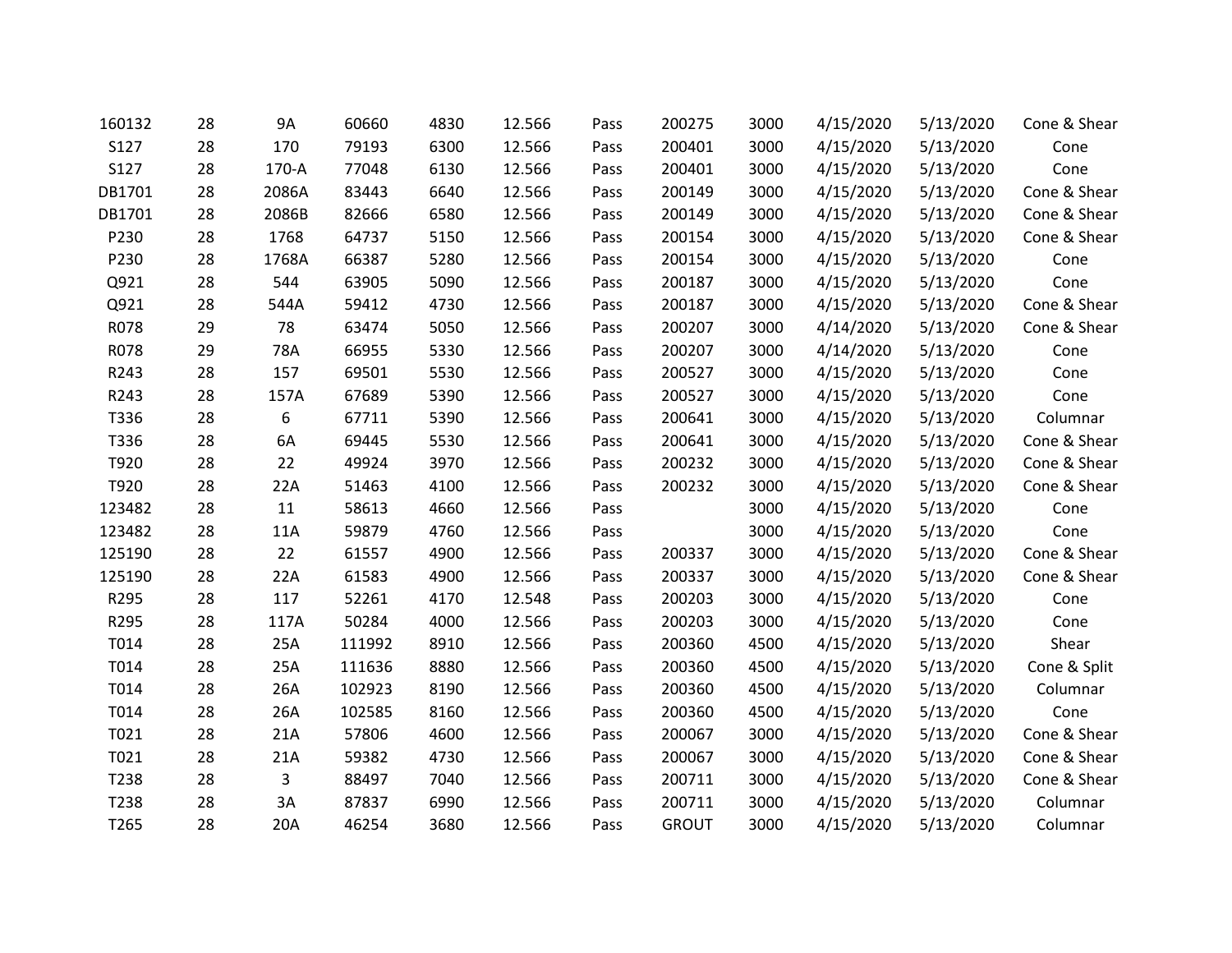| T265   | 28 | 20A           | 39769  | 3160 | 12.566 | Pass | <b>GROUT</b> | 3000 | 4/15/2020 | 5/13/2020 | Cone & Shear |
|--------|----|---------------|--------|------|--------|------|--------------|------|-----------|-----------|--------------|
| T345   | 28 | 32            | 54206  | 4330 | 12.522 | Pass | 200271       | 3000 | 4/15/2020 | 5/13/2020 | Cone & Shear |
| T345   | 28 | 32A           | 53169  | 4230 | 12.566 | Pass | 200271       | 3000 | 4/15/2020 | 5/13/2020 | Cone & Shear |
| S202   | 28 | 144           | 192864 | 6820 | 28.274 | Pass | 200135       | 3000 | 4/15/2020 | 5/13/2020 | Cone & Shear |
| S202   | 28 | 144A          | 172597 | 6100 | 28.274 | Pass | 200135       | 3000 | 4/15/2020 | 5/13/2020 | Cone & Shear |
| DB1701 | 28 | 1372A         | 73343  | 5840 | 12.566 | Pass | 200099       | 3000 | 4/15/2020 | 5/13/2020 | Cone & Shear |
| DB1701 | 28 | 1372B         | 80078  | 6370 | 12.566 | Pass | 200099       | 3000 | 4/15/2020 | 5/13/2020 | Cone         |
| S300   | 28 | 27            | 85321  | 6770 | 12.61  | Pass | 200040       | 3000 | 4/15/2020 | 5/13/2020 | Cone         |
| S300   | 28 | 27A           | 86565  | 6890 | 12.566 | Pass | 200040       | 3000 | 4/15/2020 | 5/13/2020 | Cone         |
| R273   | 7  | 159B          | 43348  | 3450 | 12.566 | Pass | 200256       | 3000 | 5/6/2020  | 5/13/2020 | Cone & Shear |
| 160132 | 28 | 10            | 62982  | 5010 | 12.566 | Pass | 200275       | 3000 | 4/16/2020 | 5/14/2020 | Cone & Shear |
| 160132 | 28 | 10A           | 61038  | 4860 | 12.566 | Pass | 200275       | 3000 | 4/16/2020 | 5/14/2020 | Cone & Shear |
| R260   | 28 | <b>IR360A</b> | 65160  | 5190 | 12.566 | Pass | 200509       | 3000 | 4/16/2020 | 5/14/2020 | Cone & Shear |
| R260   | 28 | <b>IR360B</b> | 62660  | 4990 | 12.566 | Pass | 200509       | 3000 | 4/16/2020 | 5/14/2020 | Columnar     |
| S060   | 28 | 557           | 93307  | 7430 | 12.566 | Pass | 200715       | 3000 | 4/16/2020 | 5/14/2020 | Columnar     |
| S060   | 28 | 557A          | 89789  | 7150 | 12.566 | Pass | 200715       | 3000 | 4/16/2020 | 5/14/2020 | Cone & Shear |
| DB1701 | 28 | 2087A         | 85085  | 6770 | 12.566 | Pass | 200149       | 3000 | 4/16/2020 | 5/14/2020 | Cone         |
| DB1701 | 28 | 2087B         | 76882  | 6120 | 12.566 | Pass | 200149       | 3000 | 4/16/2020 | 5/14/2020 | Cone & Shear |
| Q921   | 28 | 545           | 56191  | 4470 | 12.566 | Pass | 200187       | 3000 | 4/16/2020 | 5/14/2020 | Cone & Shear |
| Q921   | 28 | 545A          | 63193  | 5030 | 12.566 | Pass | 200187       | 3000 | 4/16/2020 | 5/14/2020 | Cone         |
| R243   | 28 | 158           | 63191  | 5030 | 12.566 | Pass | 200527       | 3000 | 4/16/2020 | 5/14/2020 | Cone & Shear |
| R243   | 28 | 158A          | 70710  | 5630 | 12.566 | Pass | 200527       | 3000 | 4/16/2020 | 5/14/2020 | Cone         |
| S182   | 28 | 30            | 74906  | 5950 | 12.592 | Pass | 200527       | 3000 | 4/16/2020 | 5/14/2020 | Cone         |
| S182   | 28 | 30A           | 72119  | 5740 | 12.566 | Pass | 200527       | 3000 | 4/16/2020 | 5/14/2020 | Cone & Shear |
| T229   | 28 | 28            | 59976  | 4770 | 12.566 | Pass | 200673       | 3000 | 4/16/2020 | 5/14/2020 | Columnar     |
| T229   | 28 | 28A           | 61286  | 4880 | 12.566 | Pass | 200673       | 3000 | 4/16/2020 | 5/14/2020 | Cone & Shear |
| T397   | 28 | 3             | 70315  | 5600 | 12.566 | Pass | 200720       | 4000 | 4/16/2020 | 5/14/2020 | Cone         |
| T397   | 28 | 3A            | 70055  | 5560 | 12.592 | Pass | 200720       | 4000 | 4/16/2020 | 5/14/2020 | Cone & Shear |
| 123482 | 28 | 12            | 78096  | 6210 | 12.566 | Pass |              | 3000 | 4/16/2020 | 5/14/2020 | Columnar     |
| 123482 | 28 | 12A           | 84337  | 6710 | 12.566 | Pass |              | 3000 | 4/16/2020 | 5/14/2020 | Cone         |
| 125190 | 28 | 22            | 59886  | 4770 | 12.566 | Pass | 200337       | 3000 | 4/16/2020 | 5/14/2020 | Cone & Shear |
| 125190 | 28 | 22A           | 65227  | 5190 | 12.566 | Pass | 200337       | 3000 | 4/16/2020 | 5/14/2020 | Cone         |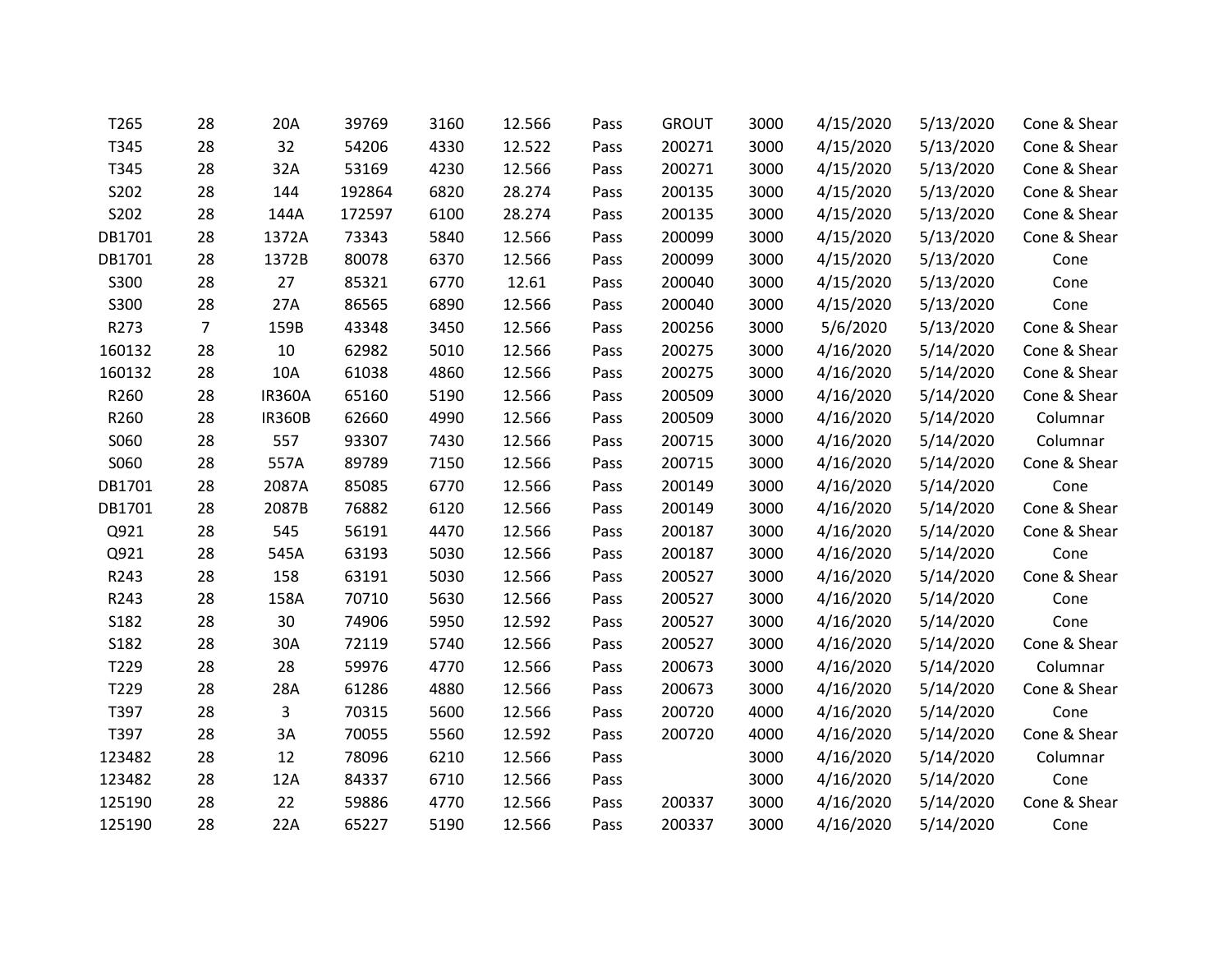| S272        | 28 | 23A       | 80181  | 6380 | 12.566 | Pass | 200054       | 4000 | 4/16/2020 | 5/14/2020 | Cone         |
|-------------|----|-----------|--------|------|--------|------|--------------|------|-----------|-----------|--------------|
| S272        | 28 | 23A       | 77364  | 6160 | 12.566 | Pass | 200054       | 4000 | 4/16/2020 | 5/14/2020 | Columnar     |
| T021        | 28 | 22A       | 71432  | 5680 | 12.566 | Pass | 200067       | 3000 | 4/16/2020 | 5/14/2020 | Cone & Shear |
| T021        | 28 | 22A       | 72674  | 5780 | 12.566 | Pass | 200067       | 3000 | 4/16/2020 | 5/14/2020 | Cone         |
| T079        | 28 | 100A      | 85660  | 6820 | 12.566 | Pass | 200065       | 3000 | 4/16/2020 | 5/14/2020 | Cone & Shear |
| T079        | 28 | 100A      | 86587  | 6890 | 12.566 | Pass | 200065       | 3000 | 4/16/2020 | 5/14/2020 | Cone         |
| T238        | 28 | 5         | 86668  | 6900 | 12.566 | Pass | 200711       | 3500 | 4/16/2020 | 5/14/2020 | Cone & Shear |
| T238        | 28 | 5A        | 91073  | 7250 | 12.566 | Pass | 200711       | 3500 | 4/16/2020 | 5/14/2020 | Cone         |
| T281        | 28 | 82A       | 91260  | 7260 | 12.566 | Pass | 200084       | 3000 | 4/16/2020 | 5/14/2020 | Columnar     |
| T281        | 28 | 82A       | 83199  | 6620 | 12.566 | Pass | 200084       | 3000 | 4/16/2020 | 5/14/2020 | Cone & Shear |
| T299        | 28 | 12A       | 91645  | 7290 | 12.566 | Pass | <b>GROUT</b> | 3000 | 4/16/2020 | 5/14/2020 | Cone & Shear |
| T299        | 28 | 12A       | 76069  | 6050 | 12.566 | Pass | <b>GROUT</b> | 3000 | 4/16/2020 | 5/14/2020 | Columnar     |
| T345        | 28 | 33A       | 68325  | 5490 | 12.441 | Pass | 200271       | 3000 | 4/16/2020 | 5/14/2020 | Shear        |
| T345        | 28 | 33A       | 69032  | 5490 | 12.566 | Pass | 200271       | 3000 | 4/16/2020 | 5/14/2020 | Cone         |
| R279        | 28 | 182A      | 70381  | 5630 | 12.504 | Pass | 20406        | 3000 | 4/16/2020 | 5/14/2020 | Cone         |
| R279        | 28 | 182A      | 65226  | 5190 | 12.566 | Pass | 20406        | 3000 | 4/16/2020 | 5/14/2020 | Cone & Shear |
| S202        | 28 | 145       | 59638  | 4750 | 12.566 | Pass | 200699       | 4000 | 4/16/2020 | 5/14/2020 | Cone         |
| S202        | 28 | 145A      | 60453  | 4810 | 12.566 | Pass | 200699       | 4000 | 4/16/2020 | 5/14/2020 | Cone         |
| S202        | 28 | 146       | 66968  | 5330 | 12.566 | Pass | 200143       | 4000 | 4/16/2020 | 5/14/2020 | Cone & Shear |
| S202        | 28 | 146A      | 67840  | 5400 | 12.566 | Pass | 200143       | 4000 | 4/16/2020 | 5/14/2020 | Cone         |
| T255        | 14 | <b>8B</b> | 58476  | 4650 | 12.566 | Pass | 200181       | 3000 | 4/30/2020 | 5/14/2020 | Cone & Shear |
| DB1801      | 28 | 99        | 57447  | 4570 | 12.566 | Pass | 200677       | 3000 | 4/16/2020 | 5/14/2020 | Cone & Shear |
| DB1801      | 28 | 99A       | 56463  | 4490 | 12.566 | Pass | 200677       | 3000 | 4/16/2020 | 5/14/2020 | Cone         |
| DB1801      | 28 | 100       | 101940 | 8110 | 12.566 | Pass | <b>GROUT</b> | 3000 | 4/16/2020 | 5/14/2020 | Cone         |
| DB1801      | 28 | 100A      | 101679 | 8090 | 12.566 | Pass | <b>GROUT</b> | 3000 | 4/16/2020 | 5/14/2020 | Cone         |
| DB1801      | 28 | 101       | 65522  | 5160 | 12.692 | Pass | 200392       | 3000 | 4/16/2020 | 5/14/2020 | Cone         |
| DB1801      | 28 | 101A      | 68111  | 5420 | 12.566 | Pass | 200392       | 3000 | 4/16/2020 | 5/14/2020 | Columnar     |
| <b>S338</b> | 23 | 736B      | 58356  | 4640 | 12.566 | Pass | 200661       | 3000 | 4/21/2020 | 5/14/2020 | Cone         |
| <b>S338</b> | 23 | 736C      | 57277  | 4560 | 12.566 | Pass | 200661       | 3000 | 4/21/2020 | 5/14/2020 | Cone & Shear |
| <b>S338</b> | 22 | 737B      | 77038  | 6130 | 12.566 | Pass | 200661       | 3000 | 4/22/2020 | 5/14/2020 | Cone & Shear |
| <b>S338</b> | 22 | 737C      | 73121  | 5820 | 12.566 | Pass | 200661       | 3000 | 4/22/2020 | 5/14/2020 | Columnar     |
| S338        | 17 | 738B      | 63184  | 5030 | 12.566 | Pass | 200661       | 3000 | 4/27/2020 | 5/14/2020 | Cone & Shear |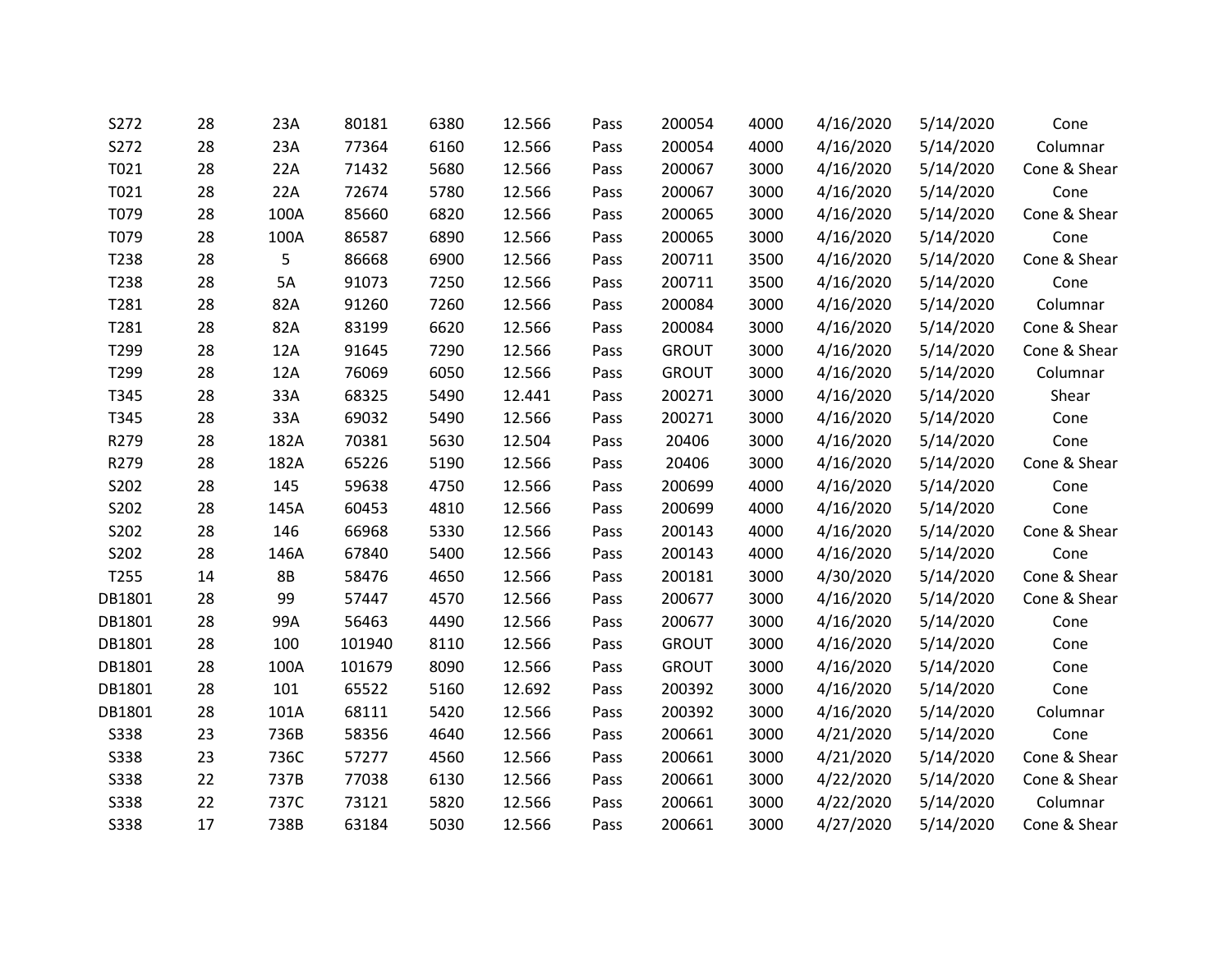| <b>S338</b> | 17             | 738C          | 63346  | 5040   | 12.566 | Pass | 200661         | 3000 | 4/27/2020 | 5/14/2020 | Cone         |
|-------------|----------------|---------------|--------|--------|--------|------|----------------|------|-----------|-----------|--------------|
| S338        | 16             | 793B          | 55323  | 4400   | 12.566 | Pass | 200661         | 3000 | 4/28/2020 | 5/14/2020 | Cone         |
| S338        | 16             | 793C          | 54655  | 4350   | 12.566 | Pass | 200661         | 3000 | 4/28/2020 | 5/14/2020 | Cone & Shear |
| <b>S338</b> | $\overline{2}$ | 742D          | 38171  | 3040   | 12.566 | Pass | 200661         | 3000 | 5/12/2020 | 5/14/2020 | Cone & Shear |
| S338        | $\overline{2}$ | 742E          | 37891  | 3020   | 12.566 | Pass | 200661         | 3000 | 5/12/2020 | 5/14/2020 | Cone & Shear |
| S359        | 6HR            | 20B           | 160207 | 5670   | 28.274 | Pass | 200138         | 2500 | 5/14/2020 | 5/15/2020 | Cone & Split |
| S359        | 6HR            | 20C           | 161637 | 5720   | 28.274 | Pass | 200138         | 2500 | 5/14/2020 | 5/15/2020 | Cone & Split |
| 160132      | 28             | 11            | 50129  | 3990   | 12.566 | Pass | 200275         | 3000 | 4/17/2020 | 5/15/2020 | Cone & Shear |
| 160132      | 28             | 11A           | 51602  | 4110   | 12.566 | Pass | 200275         | 3000 | 4/17/2020 | 5/15/2020 | Cone         |
| S060        | 28             | 558           | 78227  | 6240   | 12.535 | Pass | 200715         | 3000 | 4/17/2020 | 5/15/2020 | Cone         |
| S060        | 28             | 558A          | 76778  | 6110   | 12.566 | Pass | 200715         | 3000 | 4/17/2020 | 5/15/2020 | Cone & Shear |
| T293        | 28             | 4             | 37511  | < 2990 | 12.566 | Fail | <b>BAG MIX</b> | 3000 | 4/17/2020 | 5/15/2020 | Cone & Shear |
| T293        | 28             | 4A            | 37822  | 3010   | 12.566 | Pass | <b>BAG MIX</b> | 3000 | 4/17/2020 | 5/15/2020 | Cone & Shear |
| DB1701      | 28             | 1213A         | 97671  | 7750   | 12.598 | Pass | 200123         | 3000 | 4/17/2020 | 5/15/2020 | Cone & Split |
| DB1701      | 28             | 1213B         | 104442 | 8310   | 12.566 | Pass | 200123         | 3000 | 4/17/2020 | 5/15/2020 | Cone         |
| Q921        | 28             | 631           | 60278  | 4800   | 12.566 | Pass | 200186         | 3000 | 4/17/2020 | 5/15/2020 | Shear        |
| Q921        | 28             | 631A          | 59028  | 4700   | 12.566 | Pass | 200186         | 3000 | 4/17/2020 | 5/15/2020 | Cone & Shear |
| R260        | 28             | SW361A        | 64131  | 5100   | 12.566 | Pass | 200110         | 3000 | 4/17/2020 | 5/15/2020 | Cone & Shear |
| R260        | 28             | SW361B        | 64535  | 5140   | 12.566 | Pass | 200110         | 3000 | 4/17/2020 | 5/15/2020 | Cone         |
| R260        | 28             | <b>IR362A</b> | 72511  | 5770   | 12.566 | Pass | 200509         | 3000 | 4/17/2020 | 5/15/2020 | Cone & Shear |
| R260        | 28             | <b>IR362B</b> | 67817  | 5400   | 12.566 | Pass | 200509         | 3000 | 4/17/2020 | 5/15/2020 | Cone         |
| <b>S338</b> | 28             | 734           | 76594  | 6110   | 12.529 | Pass | 200661         | 3000 | 4/17/2020 | 5/15/2020 | Shear        |
| <b>S338</b> | 28             | 734A          | 75417  | 6000   | 12.566 | Pass | 200661         | 3000 | 4/17/2020 | 5/15/2020 | Cone & Shear |
| <b>S338</b> | 28             | 735           | 69588  | 5540   | 12.566 | Pass | 200661         | 3000 | 4/17/2020 | 5/15/2020 | Cone         |
| S338        | 28             | 735A          | 67682  | 5390   | 12.566 | Pass | 200661         | 3000 | 4/17/2020 | 5/15/2020 | Cone         |
| T340        | 28             | 17            | 21809  | < 1740 | 12.566 | Fail | <b>BAG MIX</b> | 3500 | 4/17/2020 | 5/15/2020 | Cone & Shear |
| T340        | 28             | 17A           | 19515  | < 1550 | 12.566 | Fail | <b>BAG MIX</b> | 3500 | 4/17/2020 | 5/15/2020 | Cone & Shear |
| 112919      | 28             | 28            | 64240  | 5110   | 12.566 | Pass | 200162         | 3000 | 4/17/2020 | 5/15/2020 | Cone & Shear |
| 112919      | 28             | 28A           | 68347  | 5440   | 12.566 | Pass | 200162         | 3000 | 4/17/2020 | 5/15/2020 | Columnar     |
| 125190      | 28             | 23            | 61368  | 4880   | 12.566 | Pass | 200337         | 3000 | 4/17/2020 | 5/15/2020 | Cone         |
| 125190      | 28             | 23A           | 59658  | 4750   | 12.566 | Pass | 200337         | 3000 | 4/17/2020 | 5/15/2020 | Cone         |
| 112919      | 28             | 29            | 61008  | 4850   | 12.566 | Pass | 200162         | 3000 | 4/17/2020 | 5/15/2020 | Columnar     |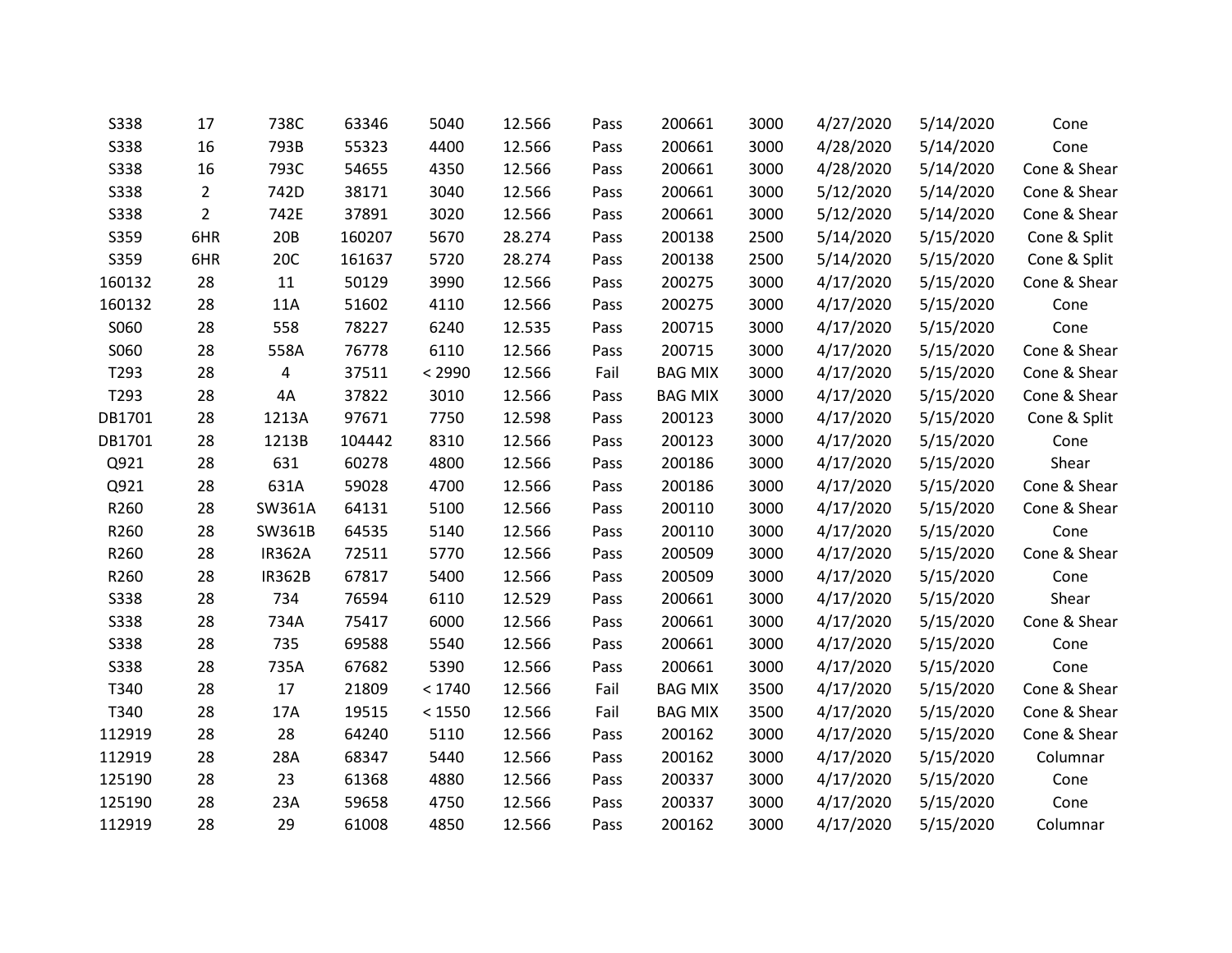| 112919 | 28 | 29A            | 59680  | 4750  | 12.566 | Pass | 200162         | 3000  | 4/17/2020 | 5/15/2020 | Cone & Shear |
|--------|----|----------------|--------|-------|--------|------|----------------|-------|-----------|-----------|--------------|
| 123482 | 28 | 13             | 80139  | 6380  | 12.566 | Pass |                | 4000  | 4/17/2020 | 5/15/2020 | Cone & Shear |
| 123482 | 28 | 13A            | 80383  | 6400  | 12.566 | Pass |                | 4000  | 4/17/2020 | 5/15/2020 | Cone         |
| Q029   | 28 | 485-A          | 62965  | 5010  | 12.566 | Pass | 200285         | 4000  | 4/17/2020 | 5/15/2020 | Cone         |
| Q029   | 28 | 485-A          | 64964  | 5170  | 12.566 | Pass | 200285         | 4000  | 4/17/2020 | 5/15/2020 | Cone & Shear |
| Q029   | 28 | 486-A          | 72342  | 5760  | 12.566 | Pass | 200285         | 4000  | 4/17/2020 | 5/15/2020 | Cone         |
| Q029   | 28 | 486-A          | 74293  | 5910  | 12.566 | Pass | 200285         | 4000  | 4/17/2020 | 5/15/2020 | Cone         |
| Q029   | 28 | 487-A          | 85824  | 6830  | 12.566 | Pass | 200285         | 4000  | 4/17/2020 | 5/15/2020 | Cone         |
| Q029   | 28 | 487-A          | 81059  | 6450  | 12.566 | Pass | 200285         | 4000  | 4/17/2020 | 5/15/2020 | Cone         |
| S009   | 28 | 21A            | 67848  | 5400  | 12.566 | Pass | 200217         | 3000  | 4/17/2020 | 5/15/2020 | Columnar     |
| S009   | 28 | 21A            | 70645  | 5620  | 12.566 | Pass | 200217         | 3000  | 4/17/2020 | 5/15/2020 | Columnar     |
| T021   | 28 | 23A            | 78952  | 6280  | 12.566 | Pass | 200067         | 3000  | 4/17/2020 | 5/15/2020 | Cone & Shear |
| T021   | 28 | 23A            | 81137  | 6460  | 12.566 | Pass | 200067         | 3000  | 4/17/2020 | 5/15/2020 | Cone & Shear |
| T022   | 28 | 4A             | 84507  | 6720  | 12.566 | Pass | 200387         | 3000  | 4/17/2020 | 5/15/2020 | Columnar     |
| T022   | 28 | 4A             | 89621  | 7130  | 12.566 | Pass | 200387         | 3000  | 4/17/2020 | 5/15/2020 | Cone         |
| T238   | 28 | 6              | 92246  | 7340  | 12.566 | Pass | <b>BAG MIX</b> | 3000  | 4/17/2020 | 5/15/2020 | Cone & Split |
| T238   | 28 | 6A             | 84335  | 6710  | 12.566 | Pass | <b>BAG MIX</b> | 3000  | 4/17/2020 | 5/15/2020 | Cone & Shear |
| T299   | 28 | 13A            | 83546  | 6650  | 12.566 | Pass | <b>GROUT</b>   | 3000  | 4/17/2020 | 5/15/2020 | Columnar     |
| T299   | 28 | 13A            | 86817  | 6910  | 12.566 | Pass | <b>GROUT</b>   | 3000  | 4/17/2020 | 5/15/2020 | Cone & Shear |
| T369   | 28 | <b>8A</b>      | 52635  | 4190  | 12.566 | Pass | 200630         | 3000  | 4/17/2020 | 5/15/2020 | Cone & Shear |
| T369   | 28 | 8A             | 50681  | 4030  | 12.566 | Pass | 200630         | 3000  | 4/17/2020 | 5/15/2020 | Columnar     |
| DB1701 | 28 | 4ARB           | 149802 | 11920 | 12.566 | Pass | 200031         | 10000 | 4/17/2020 | 5/15/2020 | Cone & Shear |
| DB1701 | 28 | 4ARB           | 161934 | 12890 | 12.566 | Pass | 200031         | 10000 | 4/17/2020 | 5/15/2020 | Cone         |
| DB1801 | 28 | 38ARK          | 152479 | 12130 | 12.566 | Pass | 200046         | 10000 | 4/17/2020 | 5/15/2020 | Cone         |
| DB1801 | 28 | 38ARK          | 161638 | 12860 | 12.566 | Pass | 200046         | 10000 | 4/17/2020 | 5/15/2020 | Cone         |
| R279   | 28 | 183A           | 68918  | 5490  | 12.554 | Pass | 20406          | 3000  | 4/17/2020 | 5/15/2020 | Cone         |
| R279   | 28 | 183A           | 67100  | 5340  | 12.566 | Pass | 20406          | 3000  | 4/17/2020 | 5/15/2020 | Columnar     |
| S127   | 28 | 171            | 75859  | 6040  | 12.566 | Pass | 200039         | 4000  | 4/17/2020 | 5/15/2020 | Cone & Shear |
| S127   | 28 | 171A           | 73303  | 5830  | 12.566 | Pass | 200039         | 4000  | 4/17/2020 | 5/15/2020 | Columnar     |
| T244   | 28 | $\overline{2}$ | 69501  | 5490  | 12.648 | Pass | 200178         | 3000  | 4/17/2020 | 5/15/2020 | Cone & Shear |
| T244   | 28 | 2A             | 74031  | 5890  | 12.566 | Pass | 200178         | 3000  | 4/17/2020 | 5/15/2020 | Cone         |
| T336   | 28 | $\overline{7}$ | 62610  | 4970  | 12.592 | Pass | 200641         | 3000  | 4/17/2020 | 5/15/2020 | Cone & Shear |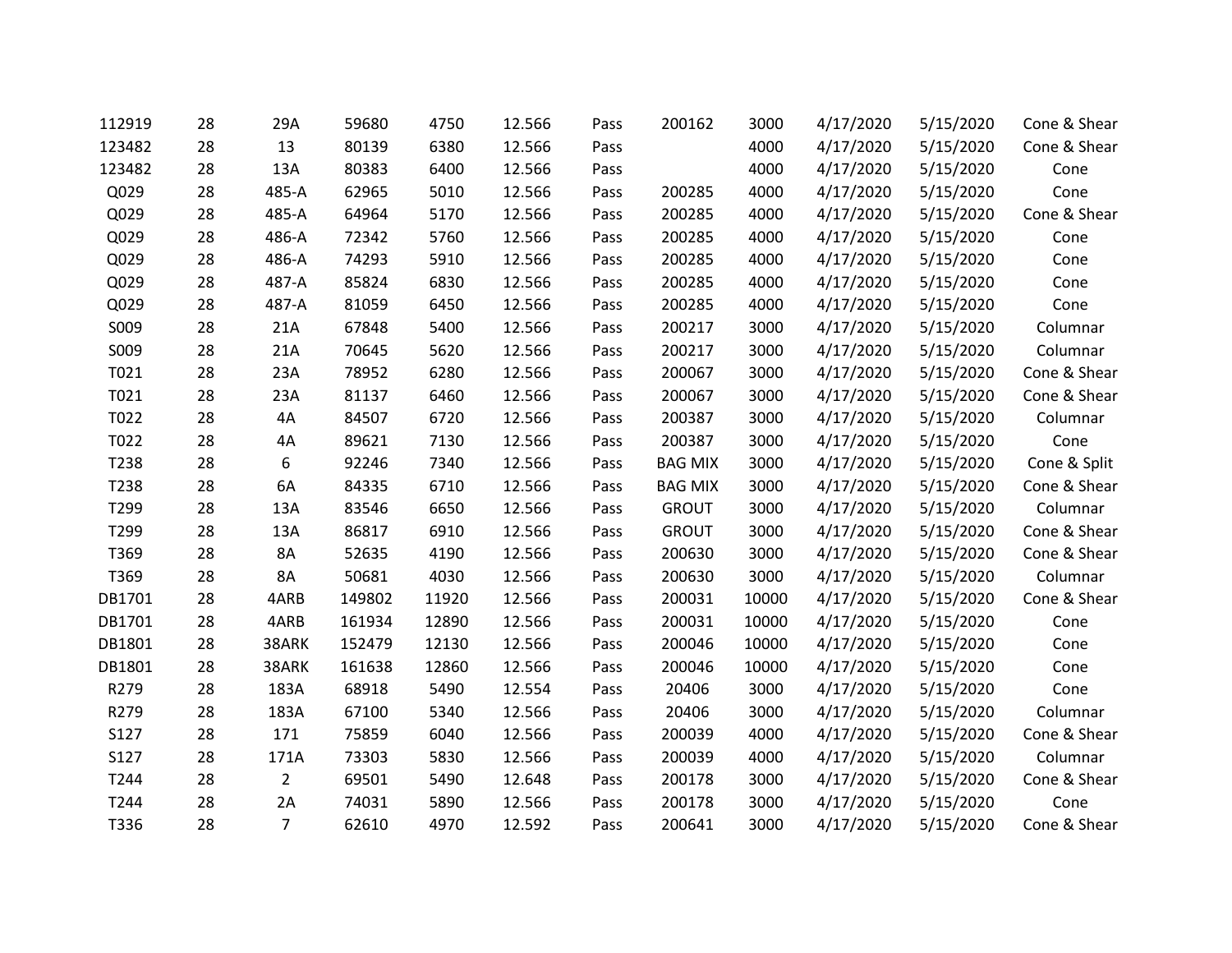| T336       | 28             | 7A               | 60222  | 4790 | 12.566 | Pass | 200641       | 3000     | 4/17/2020                                                                                       | 5/15/2020 | Cone & Shear            |
|------------|----------------|------------------|--------|------|--------|------|--------------|----------|-------------------------------------------------------------------------------------------------|-----------|-------------------------|
| T265       | 28             | 21               | 92446  | 7340 | 12.598 | Pass | <b>GROUT</b> | 3000     | 4/17/2020                                                                                       | 5/15/2020 | Cone & Shear            |
| T265       | 28             | 21A              | 93887  | 7470 | 12.566 | Pass | <b>GROUT</b> | 3000     | 4/17/2020                                                                                       | 5/15/2020 | Cone & Shear            |
| S359       | 30HR           | 21B              | 133612 | 4730 | 28.274 | Pass | 200526       | 3000     | 5/16/2020                                                                                       | 5/17/2020 | Shear                   |
| S359       | 30HR           | 21C              | 140000 | 4950 | 28.274 | Pass | 200526       | 3000     | 5/16/2020                                                                                       | 5/17/2020 | Shear                   |
|            |                |                  |        |      |        |      |              |          | The Following Cylinders Not Were Broken At The HQ Lab But Rather A Regional Lab Due To Covid-19 |           |                         |
| Contract   | Age            | Cylinder         | LBF    | PSI  | Area   | P/F  | Design       | Required | Made                                                                                            | Tested    | Fracture                |
| T379       | 18HR           | 2B               | 45999  | 3660 | 12.57  | Pass | 200657       | 3500     | 5/9/2020                                                                                        | 5/10/2020 | CONE                    |
| T379       | 18HR           | 2C               | 48720  | 3877 | 12.57  | Pass | 200657       | 3500     | 5/9/2020                                                                                        | 5/10/2020 | <b>CONE &amp; SHEAR</b> |
| T379       | 18HR           | 1B               | 62490  | 4973 | 12.57  | Pass | 200657       | 3500     | 5/2/2020                                                                                        | 5/3/2020  | <b>CONE &amp; SPLIT</b> |
| T379       | 18HR           | 1 <sup>C</sup>   | 57250  | 4555 | 12.57  | Pass | 200657       | 3500     | 5/2/2020                                                                                        | 5/3/2020  | COLUMNAR                |
| T399       | 28             | 4                | 90996  | 7240 | 12.57  | Pass | 200296       | 3000     | 4/13/2020                                                                                       | 5/11/2020 |                         |
| T399       | 28             | 4A               | 96365  | 7670 | 12.57  | Pass | 200296       | 3000     | 4/13/2020                                                                                       | 5/11/2020 |                         |
| S285       | 28             | 73               | 63825  | 5080 | 12.57  | Pass | 200449       | 3000     | 4/13/2020                                                                                       | 5/11/2020 | SHEAR                   |
| S285       | 28             | 73A              | 61620  | 4904 | 12.57  | Pass | 200449       | 3000     | 4/13/2020                                                                                       | 5/11/2020 | SHEAR                   |
| T016       | $\overline{7}$ | 102B             | 72590  | 5780 | 12.57  | Pass | 200297       | 3000     | 5/4/2020                                                                                        | 5/11/2020 | SHEAR                   |
| T016       | $\overline{7}$ | 102C             | 70639  | 5620 | 12.57  | Pass | 200297       | 3000     | 5/4/2020                                                                                        | 5/11/2020 | SHEAR                   |
| U081       | $\overline{7}$ | 1B               | 54531  | 4340 | 12.57  | Pass | 200692       | 3500     | 5/7/2020                                                                                        | 5/11/2020 | SHEAR                   |
| U081       | $\overline{7}$ | 1 <sup>C</sup>   | 56635  | 4510 | 12.57  | Pass | 200692       | 3500     | 5/7/2020                                                                                        | 5/11/2020 | <b>CONE &amp; SPLIT</b> |
| R252       | $\overline{7}$ | 132B             | 51080  | 4064 | 12.57  | Pass | 200312       | 3000     | 5/4/2020                                                                                        | 5/11/2020 | <b>CONE &amp; SPLIT</b> |
| R252       | $\overline{7}$ | 132C             | 53850  | 4285 | 12.57  | Pass | 200312       | 3000     | 5/4/2020                                                                                        | 5/11/2020 | <b>CONE &amp; SHEAR</b> |
| S289       | 33             | 18               | 55170  | 4390 | 12.57  | Pass | 200357       | 3000     | 4/8/2020                                                                                        | 5/11/2020 | <b>CONE &amp; SPLIT</b> |
| S289       | 33             | 18A              | 52080  | 4144 | 12.57  | Pass | 200357       | 3000     | 4/8/2020                                                                                        | 5/11/2020 | <b>CONE &amp; SPLIT</b> |
| S289       | 35             | 17               | 66570  | 5297 | 12.57  | Pass | 200357       | 3000     | 4/6/2020                                                                                        | 5/11/2020 | <b>CONE &amp; SHEAR</b> |
| S289       | 35             | 17A              | 70350  | 5598 | 12.57  | Pass | 200357       | 3000     | 4/6/2020                                                                                        | 5/11/2020 | <b>CONE &amp; SHEAR</b> |
| <b>CPI</b> | 28             | 42L              | 91179  | 7256 | 12.57  | Pass | 200370       | 6000     | 4/14/2020                                                                                       | 5/12/2020 | <b>SHEAR</b>            |
| <b>CPI</b> | 28             | 42L              | 89033  | 7085 | 12.57  | Pass | 200370       | 6000     | 4/14/2020                                                                                       | 5/12/2020 | SHEAR                   |
| R277       | 28             | 119              | 97807  | 7783 | 12.57  | Pass | 200293       | 3000     | 4/14/2020                                                                                       | 5/12/2020 | SHEAR                   |
| R277       | 28             | 119A             | 96982  | 7718 | 12.57  | Pass | 200293       | 3000     | 4/14/2020                                                                                       | 5/12/2020 | SHEAR                   |
| S277       | 27             | C <sub>23</sub>  | 77240  | 6147 | 12.57  | Pass | 200305       | 3000     | 4/15/2020                                                                                       | 5/12/2020 | COLUMNAR                |
| S277       | 27             | C <sub>23A</sub> | 77030  | 6129 | 12.57  | Pass | 200305       | 3000     | 4/15/2020                                                                                       | 5/12/2020 | COLUMNAR                |
| J411       | 28             | $\overline{2}$   | 81491  | 6483 | 12.57  | Pass | 200357       | 3000     | 4/14/2020                                                                                       | 5/12/2020 | COLUMNAR                |